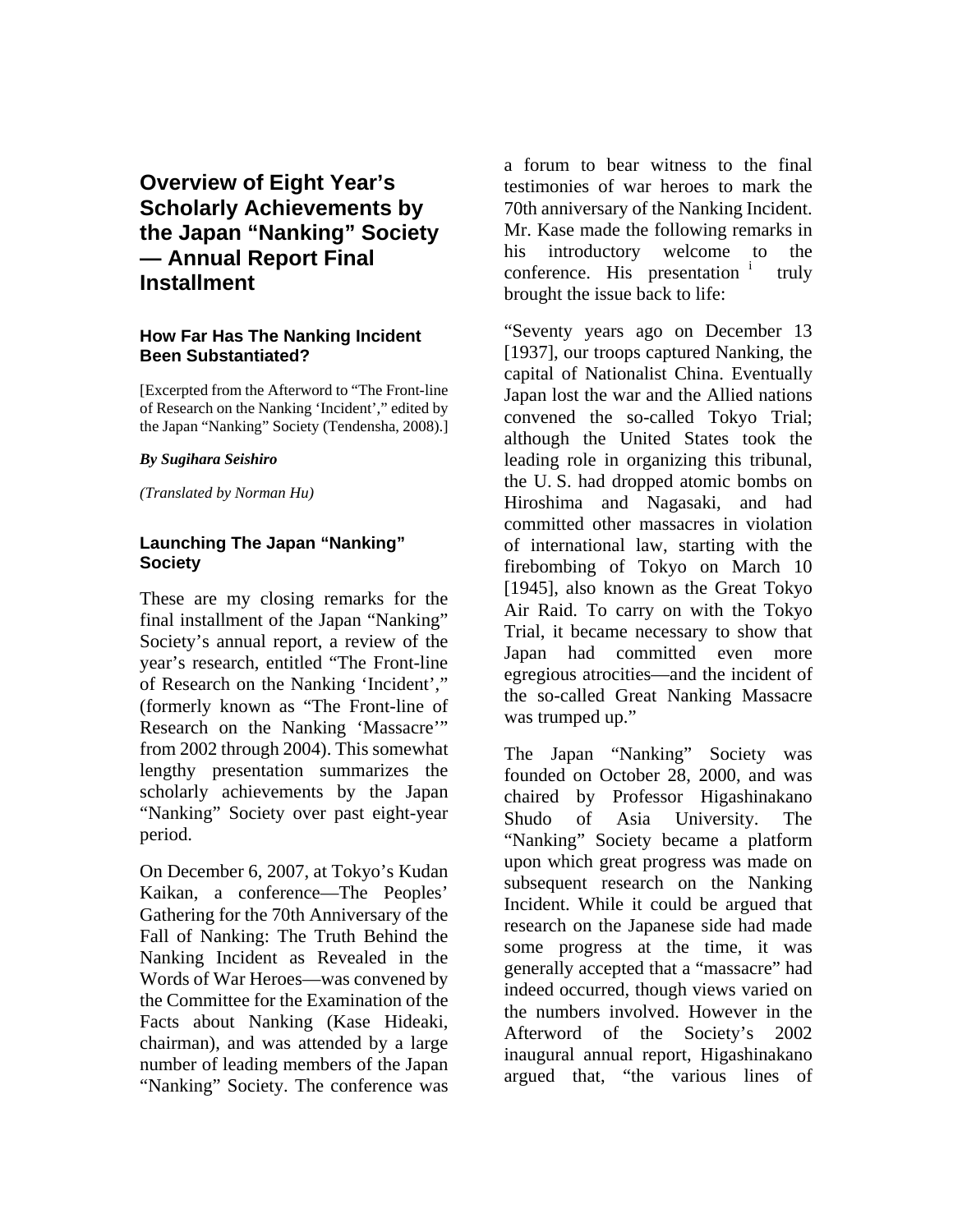independent research will one day converge, and will definitely produce a coherent overall picture." [ii](#page-17-1) Subsequent developments have borne this out.

As early as this 2002 inaugural edition of the Society's annual report, Tomisawa Shigenobu published "Statistical Analysis of the 'Nanking Incident',"<sup>[iii](#page-18-0)</sup> a thorough examination of the primary source materials concerning the Nanking Incident. The following year (2003) Higashinakano published "The Nanking 'Massacre'—War Propaganda during the Second United Front between the Chinese Communist Party and the Kuomintang [Nationalist Party]," [iv](#page-18-0) in which he uncovered "top-secret" documents from the Museum of Chinese Nationalist Party History in Taipei. He discovered that the publication *What War Means: The Japanese Terror in China,* edited by Harold Timperley and which was the first to announce to the world in any significant way that there had been an incident in Nanking, was, in the end, a Kuomintang (KMT) propaganda resource edited and published by the KMT; he also revealed that the anonymous source who claimed that 40,000 people had been massacred was in fact Miner Bates, an American consultant for the Nationalist Chinese government. It also became apparent that during what the Japanese side referred to at the time as "the battle to capture Nanking," there had been no inkling in China of the so-called Nanking Incident. Even the KMT propaganda piece *Record of Atrocities Committed by the Japanese Enemy* published in July 1938, less than a year after the capture of Nanking, and produced in order to publicize acts of cruelty by the Japanese military,

contained no criticism of any "massacre" in Nanking. As Higashinakano pointed out, it is clear there were no references to or criticism of any "massacre" in Nanking at the 300 or so press briefings, attended also by foreign journalists, held by the KMT government after the fall of Nanking. And thanks to the efforts of other "Nanking" Society members, such as Kobayashi Susumu and Fukunaga Shinjiro, it is also now clear that photographic evidence provided by China concerning the Nanking Incident contain not one single image proving that it took place.  $\overline{Y}$  $\overline{Y}$  $\overline{Y}$  As was pointed out by Mr. Kase, chairman of the Committee for the Examination of the Facts about Nanking, the entire affair was clearly trumped up by the so-called Tokyo Trial.

Moreover, for many years after the Tokyo Trial, the Nanking Incident was not viewed as problematic. It only flared up as an issue in 1972 when Honda Katsuichi, a reporter for the *Asahi Shimbun*, filed a series of articles called "China Travels" in which he reported what he saw and heard while traveling through China.<sup>[vi](#page-18-0)</sup>

China built the "Memorial for Compatriots Killed in the Nanking Massacre by Japanese Forces of Aggression" in 1985, and at the memorial's entrance claimed that the number of victims was 300,000. Kitamura Minoru analyzed the origins of the 300,000 figure in the "Nanking" Society's 2003 annual report, in "Establishing the Doctrine of a Great Nanking Massacre of 300,000 — Focusing on the Timperley<br>Strategy." <sup>vii</sup> China recently said China recently said unofficially that this figure is unreliable,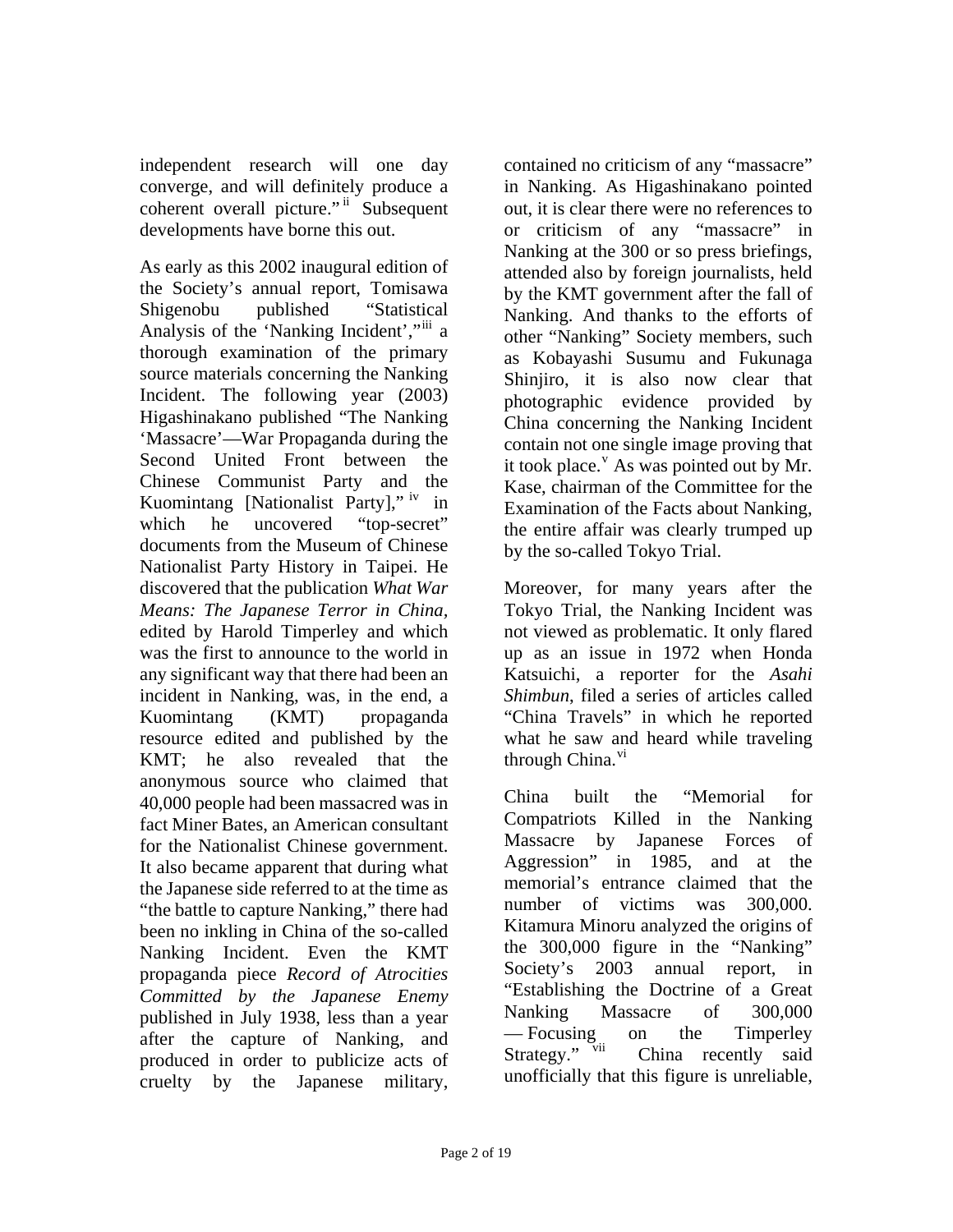but although the Memorial was further expanded in 2007, the sign at the entrance proclaiming the 300,000 victims has not been corrected. To mark the 70th anniversary of the "Nanking Incident," several films were developed in the United States, funded by Chinese capital, and they were largely critical of Japan.

As anxiety in Japan grows over these trends, the film director Mizushima Satoru raised funds from the public to finance the production of a film trilogy "The Truth About Nanking" [*Nankin no shinjitsu*], and the first installment "Seven Condemned Criminals" [*Shichinin no shikeishu*] was completed in 2008.

I would like to pose the following question: while scientific scrutiny has made it abundantly clear that the Nanking Incident was a fabrication, why does condemnation of Japan continue in China as before, and why does its tone grow ever harsher? The United States clearly acted in error when it dropped the atomic bombs, and pushed through the so-called Tokyo Trial. Nowadays though, no American public official would boast that this tribunal was just. The defense counsel Ben Blakeney, an American who was at the center of the tribunal's proceedings, made his criticisms known regarding the atomic bombings and the Tokyo Trial. At present, no democratic country insists upon the historical interpretations found in the tribunal's judgment that was forced on the Japanese people.

In the "Nanking" Society's 2008 annual report, Moteki Hiromichi published "Fabricating the Theory of a Nanking

Massacre of 20,000—The Correct Interpretation of Gu Weijun's Speech to the Council of the League of Nations."<sup>[viii](#page-18-0)</sup> Moteki pointed out that many believe China has made allegations regarding the Nanking massacre ever since the battle for Nanking in 1937, but he demonstrated unequivocally that no such allegations were made in China during that time. At the February 2nd, 1938 session of the Council of the League of Nations, the Representative of China, Gu Weijun, gave a speech supporting the Council president's resolution for a peaceful solution to the conflict in China, in which he condemned Japan for "20,000 deaths in Nanking"—and many in China use this to attest to a Nanking Incident by the Japanese military. However, this figure only emerged in articles published by the *New York Times* and the *Times of London*, and China itself certainly did not substantiate the incident, nor set about on its own initiative to clarify the allegations. Moteki also indicated that the manner in which these citations were used showed that Gu Weijun himself had no conception of a "Nanking Incident" or a "Nanking Massacre." Any reference to "Nanking Outrages" at the time referred to the kidnappings and massacres perpetrated in Nanking by Chinese Northern Expeditionary Forces in 1927, 10 years earlier, and there was in 1937 no awareness of any "Nanking Incident" perpetrated by the Japanese military. Moreover, Moteki points out it is now quite clear that this "Nanking Incident" committed by the Japanese military was constructed for the purposes of the Tokyo trial.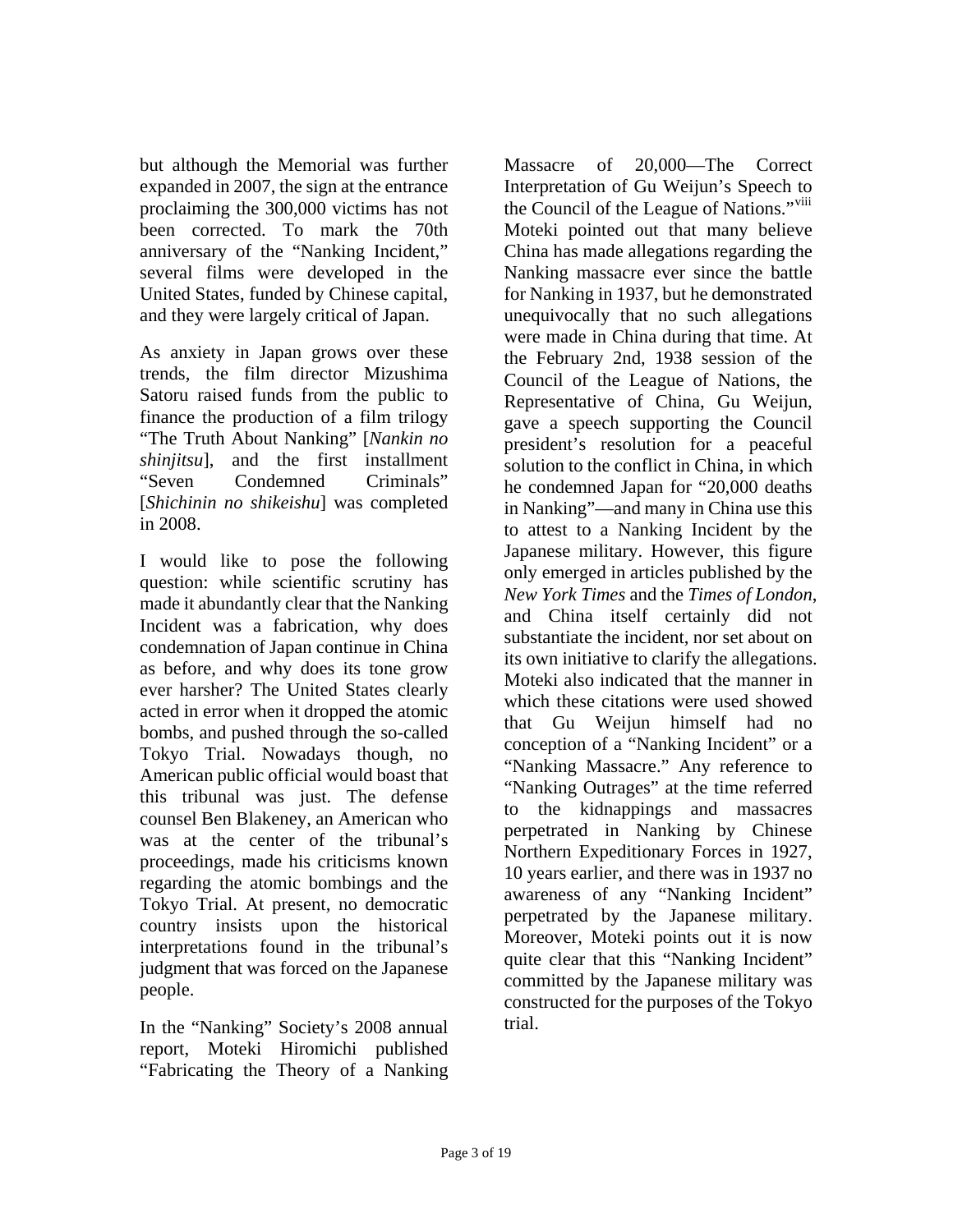# **Contrasting Methods of Warfare in China and Japan**

Why does China continue to use false statistics and photographs and spend huge sums of money in its condemnation of Japan? To examine this question properly, we must look at China's ancient history and the structure of its politics and culture in particular.

China was initially unified as a nation in 221 B.C. by the first emperor of Qin. In the process of unification, chariots made up of horses and carts were used to wage war. The crossbow, a smaller version of the standard longbow, was used as a weapon to fire projectiles. The chariot's destructive force was devastating; and the crossbow was easier to load than a normal bow, could shoot an arrow further, and had a greater capacity to kill or maim. The crossbow took longer to load though, and could not match an ordinary bow in firing arrows one after another. The first emperor of Qin addressed this problem by devising the novel method of lining up archers three rows deep to fire volleys of arrows without interruption. A comparable example in Japanese history is that of Oda Nobunaga during the Battle of Nagashino in 1575, where riflemen bearing matchlock muskets were assembled three rows deep against the army of Takeda Katsuyori.

Compared to Chinese methods of warfare, how did the Japanese wage war? When the first emperor of Qin unified China in the 3rd century B.C., people on the Japanese archipelago had no written language, and literally lead a primitive life of fishing, hunting, and gathering, and the concept of being Japanese did not yet exist. Later, when new peoples

arrived on the Japanese islands, they brought rice farming with them, and this gave rise to a new culture based on the cultivation of rice. Rice was not a plant species native to Japan. Paddies were dug manually into which the rice was planted, and a bountiful harvest was produced. In order to dig paddies by hand to raise a crop that had never been grown in Japan before, people needed to form communities through harmony and hard work. And so it came to pass that a country called "Japan" was established, a unified nation cognizant of China yet revolving around the Yamato Court, which pursued the culture of rice cultivation. Of course, elements of China's advanced culture were adopted throughout this process.

Let us now examine how war was conducted in Japan. Domestic warfare in Japan, before the establishment of the modern state by the Meiji, did not utilize the horse-driven chariot. Chariots were impractical in Japan with its many mountain ranges and few plains. Even the crossbow with its superior capacity to kill and maim was never used in Japan.

What we can deduce from this is that wars were remarkably infrequent in Japan. When they did occur they were small in scale with few casualties. Historians of Japan seldom mention this historical reality, but a keen observer would see there were actually very few wars, and very few people were killed in these limited skirmishes. It might be useful to consider some related issues, for instance the Japanese samurai's battle dress: the *kabuto* helmet and the *yoroi* body armor. Rather than stressing practical considerations for protecting the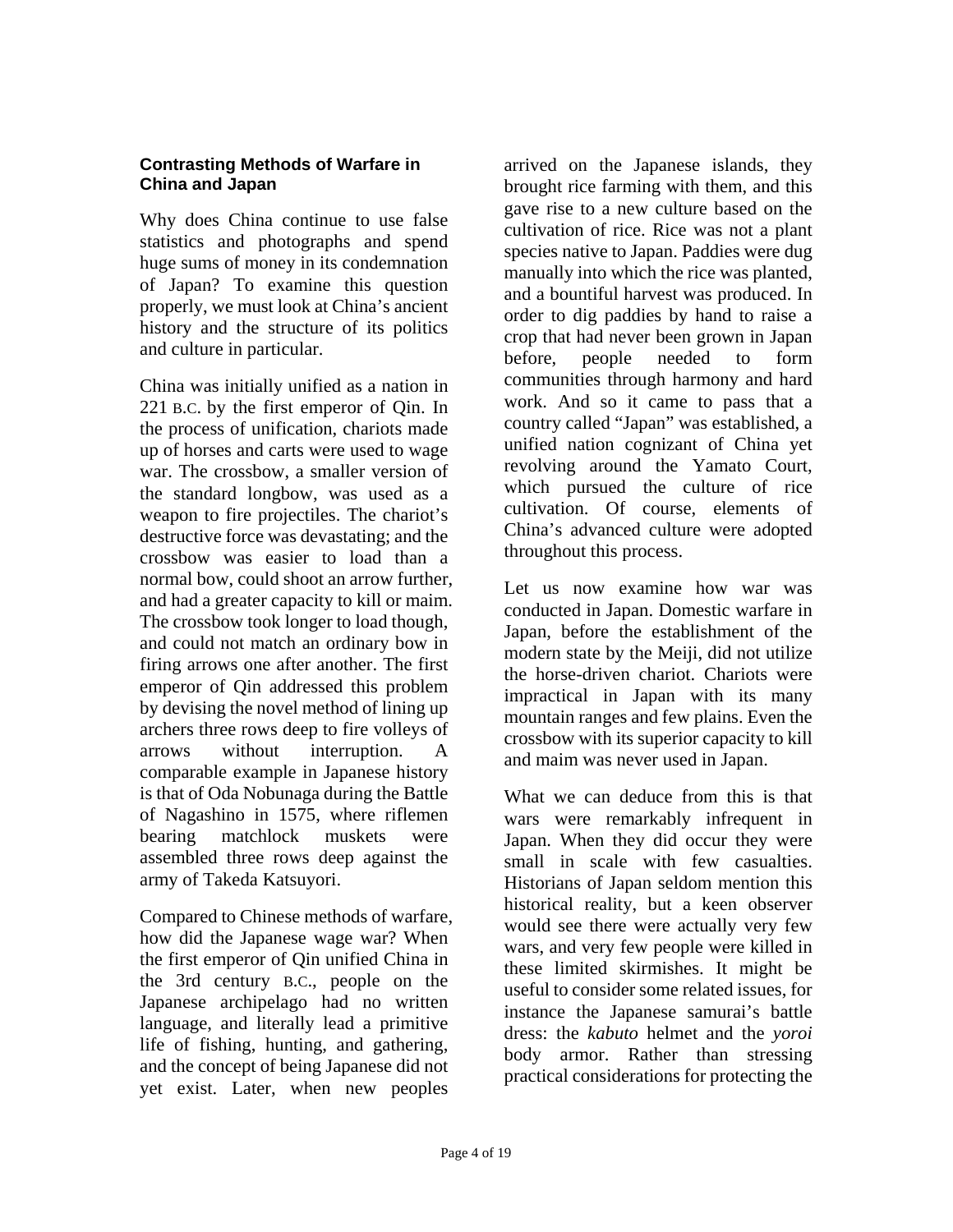body, they vied with each other to be the most ostentatious. Even the *katana* sword, a tool to slice through the human body, was valued for its aesthetic beauty over its utility in cutting flesh, and became the symbol of a warrior's pride. Instead of improving someone's skill to kill or maim, martial training to use a sword or bow was transformed into the study of ethics to discipline the body and mind. This is why wars in Japan were relatively infrequent, and precisely why few people were killed in wars.

Japan, too, went through a time in the 15th and 16th centuries—the Sengoku (or Warring States) period—which was known for its cruelty and incessant wars. Those associated with Oda Nobunaga were particularly vicious. Still, they cannot compare with the cruelty of warfare in China. Indeed, the way Oda waged all his wars was in fact based on examples from Chinese history. Even the institutional framework for the economic stratagem of *rakuichi rakuza*—"free market, free guild"—was modeled on the nation-building methods of the Chinese dynasties of Qin and Yuan.

On the other hand, exactly how violent was the history of warfare in China? In 1368 Zhu Yuanzhang adopted the reign name of Hongwu when he toppled the Yuan Dynasty and established the Ming. Zhu became suspicious, though, of Hu Weiyong, a retainer who distinguished himself during the dynasty's founding, and had him executed along with 15,000 others associated with him. Other loyal retainers were executed too, and a total of 50,000 others associated with them were also executed. Perhaps an example in Japan where the innocent were killed

merely for being linked with someone who was executed, were those associated in 1595 with Toyotomi Hidetsugu, nephew of Toyotomi Hideyoshi. Thirty-nine people were killed because of their ties with Hidetsugu. In any case, Hideyoshi was later criticized for this unjust act, and it became a factor behind the downfall of his regime.

*Bushido* represented a way of life for Japan's privileged *samurai* (or warrior) class, and while it sometimes called for moments of extreme violence like sword duels, such spirit could only occur in a society where indiscriminate and savage murders were rare. A society where unjust killings were widespread could not give rise to *Bushido*. The *samurai* code was possible in Japan because there was social order and few unjust killings.

What about China though? China has been perpetually at war. There have been few undisturbed periods of peace. In 2007, Taiwanese-born Ko Bunyu, vice chairman of the Japan "Nanking" Society, published *A History of Warfare—Japan and China.ix* This book makes you realize that China is unrivaled amongst all nations when it comes to the frequency, scale, ferocity, and cruelty of its wars. The more often wars were fought, the crueler they were waged.

Returning to the issue of chariots, their use in China was not limited to the unifying Qin Dynasty; they seemed to have been used before that during the founding of the Shang (c. 1600 B.C.) and Zhou (c. 1050 B.C.) Dynasties, and brought to China by nomads from Mesopotamia. Natural disasters in China happen on a grand scale, and it is easy to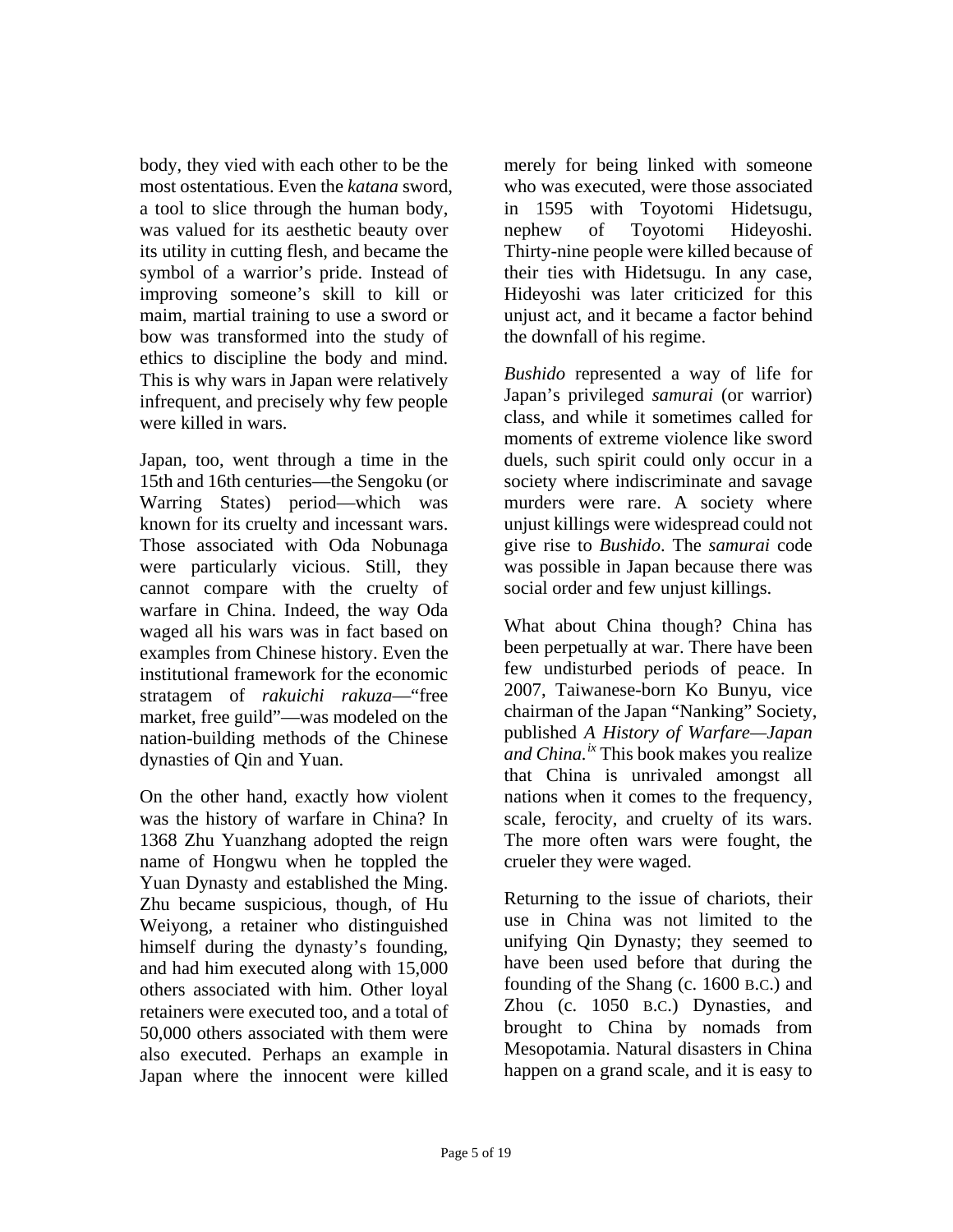become desensitized to the cruelty of war. However, in an expansive continent surrounded by nomadic peoples who might invade at any time, wars were prone to happen, and when they did the cruelty that ensued defied description. Armies would resort to wide-scale plundering to obtain food and provisions for their men and horses. Those who were plundered would suffer total impoverishment.

The Chinese word for "slaughter" is *tusha* (or *tosatsu*, in Japanese.) The top entry in the definition of the first half of this term, *tu* (or *to,* in Japanese), found in volume 4 of Morohashi Tetsuji's classic dictionary reference *Great Chinese-Japanese Dictionary* reads as follows: "To kill everything. To attack the enemy, destroy the city, and slaughter its inhabitants." The entry for *tusha* says: "To take a city. After the city is taken, to slaughter all the people in the city." $x^2$ When war broke out and a city was attacked, there were civilians in the city as well as soldiers. The side which sacked a city, in which ordinary people were barricaded together with soldiers, killed everyone in that city, including those ordinary people. This was done not only as an act of reprisal, but also to appropriate provisions and to conserve their use.

In China, where savage warfare of this sort took place all the time, the consumption of human flesh was inevitable. With a history of such cruel warfare, cannibalism became entrenched in Chinese culture. Ko Bunyu's *History of Warfare* cited above describes how in recent times it also occurred during the

Great Cultural Revolution.<sup>xi</sup> Confucius apparently consumed human flesh too.

We have mentioned how cannibalism occurred during the Great Cultural Revolution. In Japan, Confucius is known as one of the world's four great sages and teachers of humanity, along with Shakyamuni, Socrates and Christ. Confucius established in China an enduring guide to morality and good government, which later became known as Confucianism, but it is said that he too consumed human flesh. For the Japanese, who embraced the teachings of Confucius, this is something that no-one would want to believe, but it seems to be true.

Kitamura Yoshikazu published "On the Strategy to 'Bolt the Fortress Gates and Clear the Fields'—An Examination from the Comparative History of Civilizations Perspective" in the "Nanking" Society's  $2003$  annual report.<sup>xii</sup> In China, when a city was barricaded with ordinary people remaining inside, the city would be secured from within while people's homes and assets in the areas surrounding the city would be completely destroyed—as Kitamura observes in his article, this was called the strategy to 'bolt the fortress gates and clear the fields' (*jianbi qingye*, in Chinese). When barricading a city, the practice of strengthening the city's defenses by "bolting the fortress gates" would have been universally accepted, but the strategy of "clearing the fields" by destroying the homes and assets of natural allies living in the surrounding areas was surely counterintuitive. It was done to deny the attacking enemy access to supplies and to make it difficult for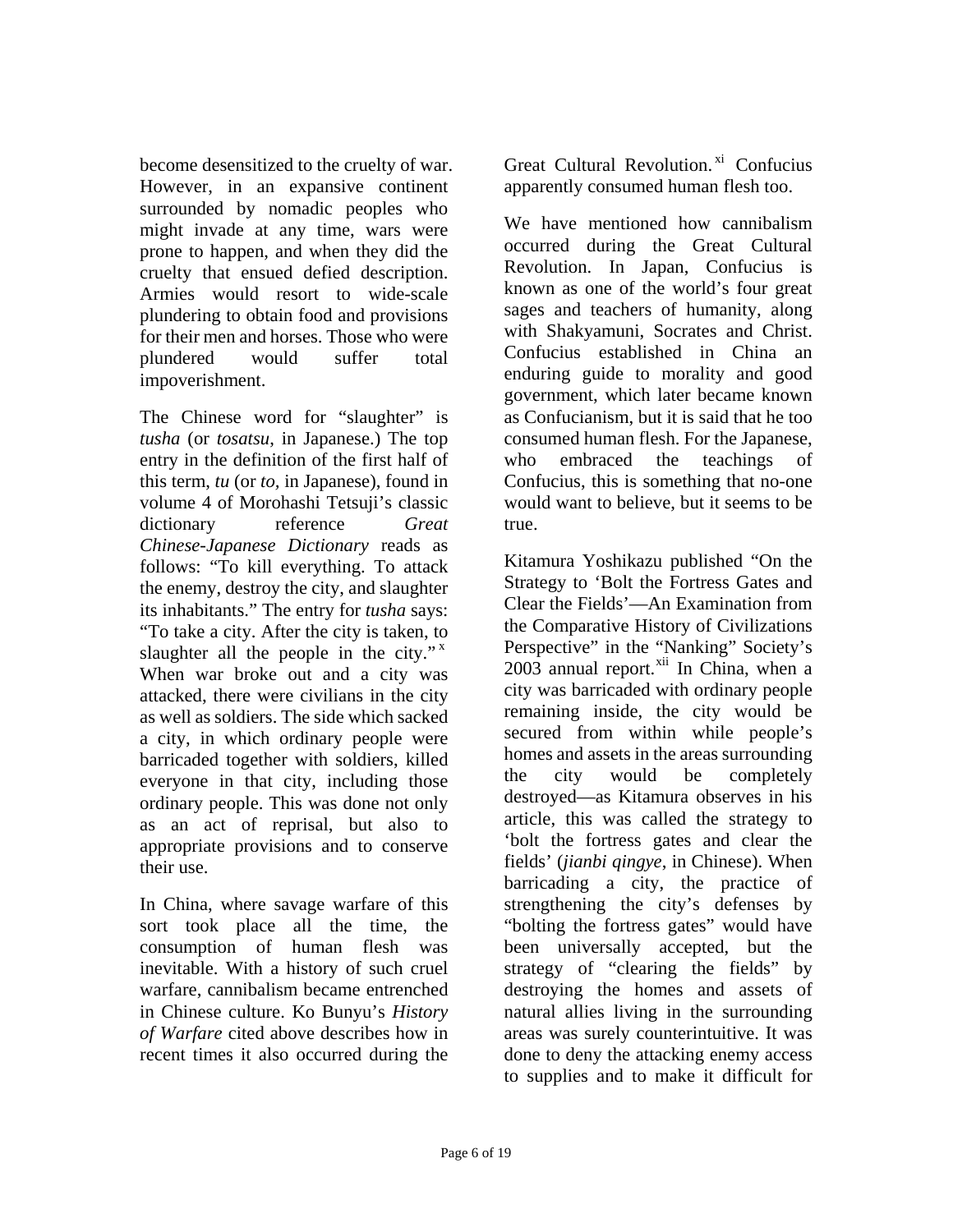them to find shelter. In China, where such extreme warfare was an everyday occurrence, KMT troops carried out the policy of 'bolting the fortress gates and clearing the fields' in the areas surrounding Nanking when the Japanese military implemented its campaign to take that city.

What was the situation like in Japan? Fortresses, in which a city was surrounded by walls, did not exist. While Japan had castles, in principle ordinary people would not be barricaded within them. Only the samurai fought wars, and ordinary people were generally not put in harm's way. When soldiers entered enemy territory, violent acts of vandalism were not inconceivable, but such acts would be immediately subjected to sharp criticism, and would undermine the side whose soldiers had committed them. In Japan's Warring States period, wars were relatively larger in scale, and were fiercer and crueler; but unlike China, ordinary Japanese people were not attacked or killed, nor were their assets seized. In China, no heed was paid whatsoever to the welfare of the general populace. Wars were waged purely for victory, and were conducted violently and cruelly without consideration for the welfare of ordinary people.

Thus, China lagged behind progress made by human civilization. This is why every single war in China costed so many people their lives and resulted in so much property being lost and destroyed.

What happened in Japan? When the first emperor of Qin unified China and established his dynasty, the people living on the Japanese archipelago lead primitive lives and the concept of being Japanese did not exist. Subsequently, though, the Yamato Court unified the nation and under its governance there were very few wars. And because Japan had been administered in this manner it was relatively free of warfare; by the latter half of the 19th century, during the Meiji Restoration, Japan surpassed China in many areas, for instance in literacy rates, in which it ranked as high as that of European countries.

Compare the situation in China and Japan with that in Europe. Historians have observed how Europe has experienced many wars. Cities were surrounded by walls and ordinary people were sometimes barricaded inside them. European culture evolved though around the three pillars of Greek philosophy, Roman jurisprudence, and the Christian faith. Roman jurisprudence in particular had a significant influence on the structure of society, and contributed in a major way to the question of warfare. Specifically, ordinary people were acquainted with the concepts of legal freedoms and rights. With the arrival of the modern era, the standing of ordinary people was raised at the same time a body of international law was developed to regulate warfare. Since war itself is probably unavoidable, rules of warfare were codified and international laws were developed to keep the number of casualties to a minimum once the outcome of a war was decided. Warfare was codified and restricted, and when a war was over its outcome was subject to certain conditions. History thereby evolved to reduce the number of victims of war.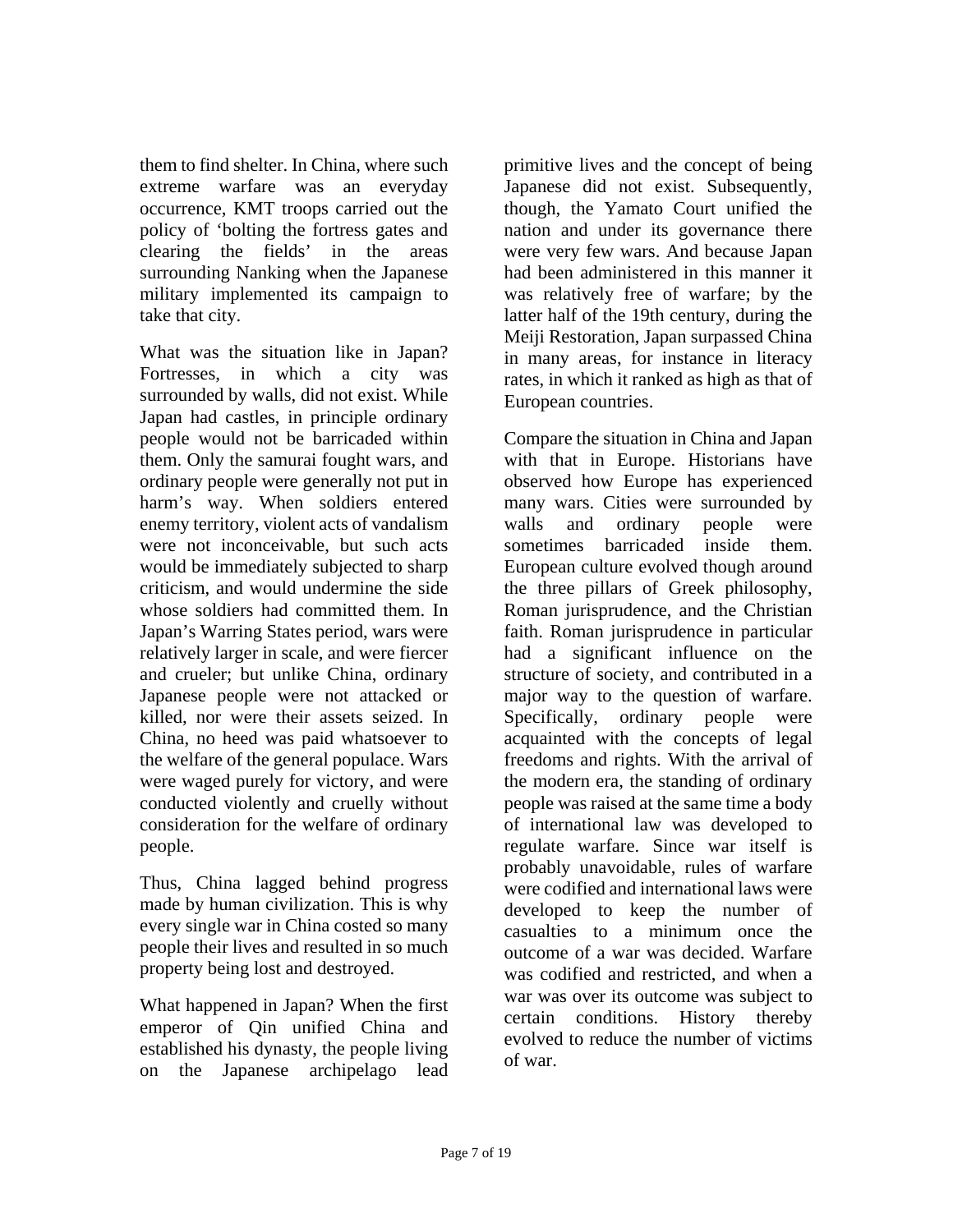The situation in China has been quite different. China evolved to the present day under the political principle of "revolution through dynastic change" (*ekisei kakumei*). Let's examine the case of Zhu Wen, the man who brought about the downfall of the Tang Dynasty. Zhu was a brigand under the command of the rebel Huang Su, but when Huang found himself in a disadvantageous position Zhu turned on him and joined troops loyal to the Tang. In recognition, he was bestowed the honorary name of Zhu Quanzhong (Zhu "the Completely Loyal"). But in the end, he killed the emperor who succeeded the one he had previously supported; later he destroyed the Tang, and founded the Later Liang Dynasty. The Tang, who had vaunted their prosperity, also came to a miserable end. It was an egalitarianism of sorts if even a common thief could win a war and become powerful enough to be emperor—but the precedent was set in that warfare would be unencumbered by rules, and victory could be won using any method, regardless how cruelly the war unfolded. This is how the political principle of "revolution through dynastic change" came about, where anything was permitted to ensure victory, and the winner could do as he pleased. It is the most elegant of all principles, and is, in fact, a natural law seen throughout the animal kingdom. It was inevitable that warfare would become a creature of endless cruelty.

While it is true that international law was largely developed in Europe, in the end, it goes without saying that it was only paid lip service. Europeans employed every guile when invading Africa and Asia, but even under these circumstances, they

complied with international law, at least for appearance's sake. When Spanish troops crushed the Incas, they formally invoked "international law" and employed legal institutions such as the court system to sentence the Incan king to death and destroy the Incan Empire. Therefore, when threatened with invasion, those African and Asian countries which could make a case under international law were somehow able to stave off any immediate danger. The Meiji Restoration in Japan was a successful example of how this could be done.

China reacted differently, though. It was as though the natural law found in the animal kingdom was accepted at face value, that winners could do as they pleased, but losers forfeited the means to resist and had to accept any sort of treatment without question, including death. This was the principle by which political power would be attained, and it further led to the principle that ordinary people would be forcibly cut off from political power.

However, under the Yamato Court, cruel governance did not emerge in Japan; the political rulers stood relatively close to the people, and the connection between the two was stronger than that in China. Before the arrival of the People's Republic of China, the Chinese army under Qing Dynasty rule and KMT control was completely outclassed by Japan's military. A disunited political class commanded the Chinese military, and Chinese troops would not put themselves in harm's way for those who ruled. In contrast, the bold fighting spirit of Japanese troops surprised the world during the Second World War. This spirit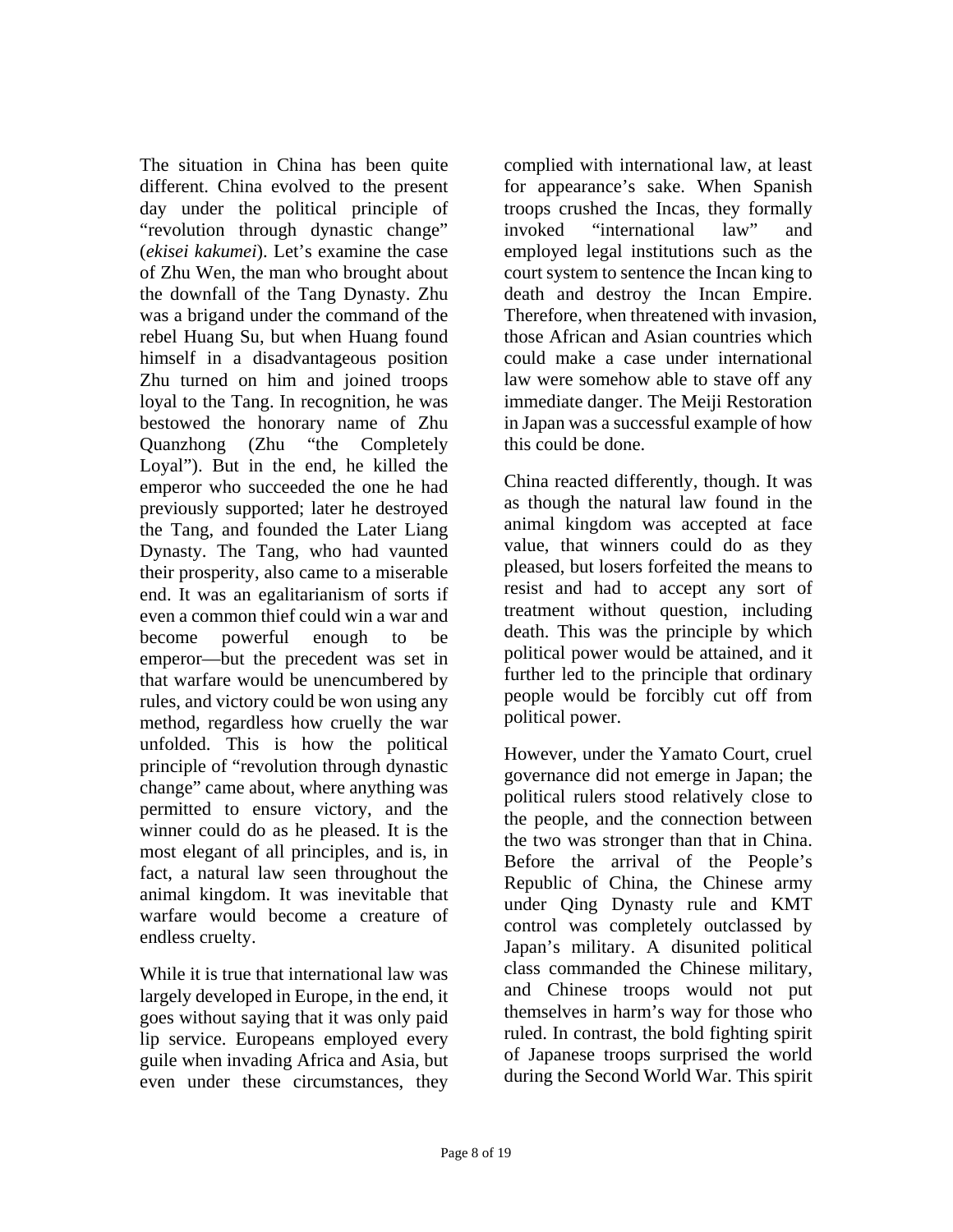was the purified essence of unity between the nation and the people, between the rulers and the ruled. This is why Japan's troops fought bravely for the cause of "self-existence and self-defense" (*jison jiei*), and for the liberation of Asia.

We should probably further examine why the Japanese people, with little experience of warfare, fought as fiercely as they did during the Greater East Asia War. There were few domestic wars in Japan, so conversely this meant that there was little discord between the rulers and the ruled, and it can be said that the nation and the people were united. It ought to be noted that there was some narrow-mindedness, but if we accept that at the time global issues such as self-existence and self-defense and the liberation of Asia were accepted by many, it is only natural that in a country where the nation and the people are united, soldiers and ordinary people would fight bravely.

In China, on the other hand, there was no such unity between the nation and the people. Under such conditions it is not surprising that soldiers and ordinary people were reluctant to fight. In the previously cited book *History of Warfare*, "Nanking" Society vice-chairman Ko Bunyu explains how Chiang Kai-shek lamented the shortcomings of the Chinese troops, who could not maintain any discipline and would not protect Chinese civilians. <sup>xiii</sup> Nor would these civilians fight alongside Chinese troops. China's history of "revolution through dynastic change" did not take the people into consideration, so neither the people nor the military could be expected to fight bravely. Soldiers in so-called supervisory

units, who were bunkered down in concrete pillboxes, used machine guns to mow down friendly troops fleeing the battlefield during the battle for Nanking, and were actually locked inside those pillboxes with their legs shackled. The very existence of these "supervisory units," which fired upon retreating troops to ensure no soldier could escape the battlefield, represents a bizarre aspect of Chinese warfare; but the fact that those with the machine guns were also locked inside pillboxes with their legs shackled to prevent them from escaping too, attests to just how anomalous Chinese warfare was.

# **What Is The Nanking Massacre Memorial?**

Let us revisit the issue of the "Memorial" for Compatriots Killed in the Nanking Massacre by Japanese Forces of Aggression." Why does China stubbornly persist with its accusations that the Nanking Incident occurred, even though it has become clear there is no evidence to support this?

In 2007, the aforementioned Committee for the Examination of the Facts about Nanking sent a letter with open questions regarding the Nanking Incident to Chinese Premier Wen Jiabao who was visiting Japan on April 11th. The following question appeared in the beginning of that letter: $\frac{xiv}{ }$ 

"During his lifetime the late Chairman Mao Zedong never spoke of a massacre in Nanking. The only time he recorded his observations about the Battle of Nanking was during a lecture in Yenan six months after the battle, later reprinted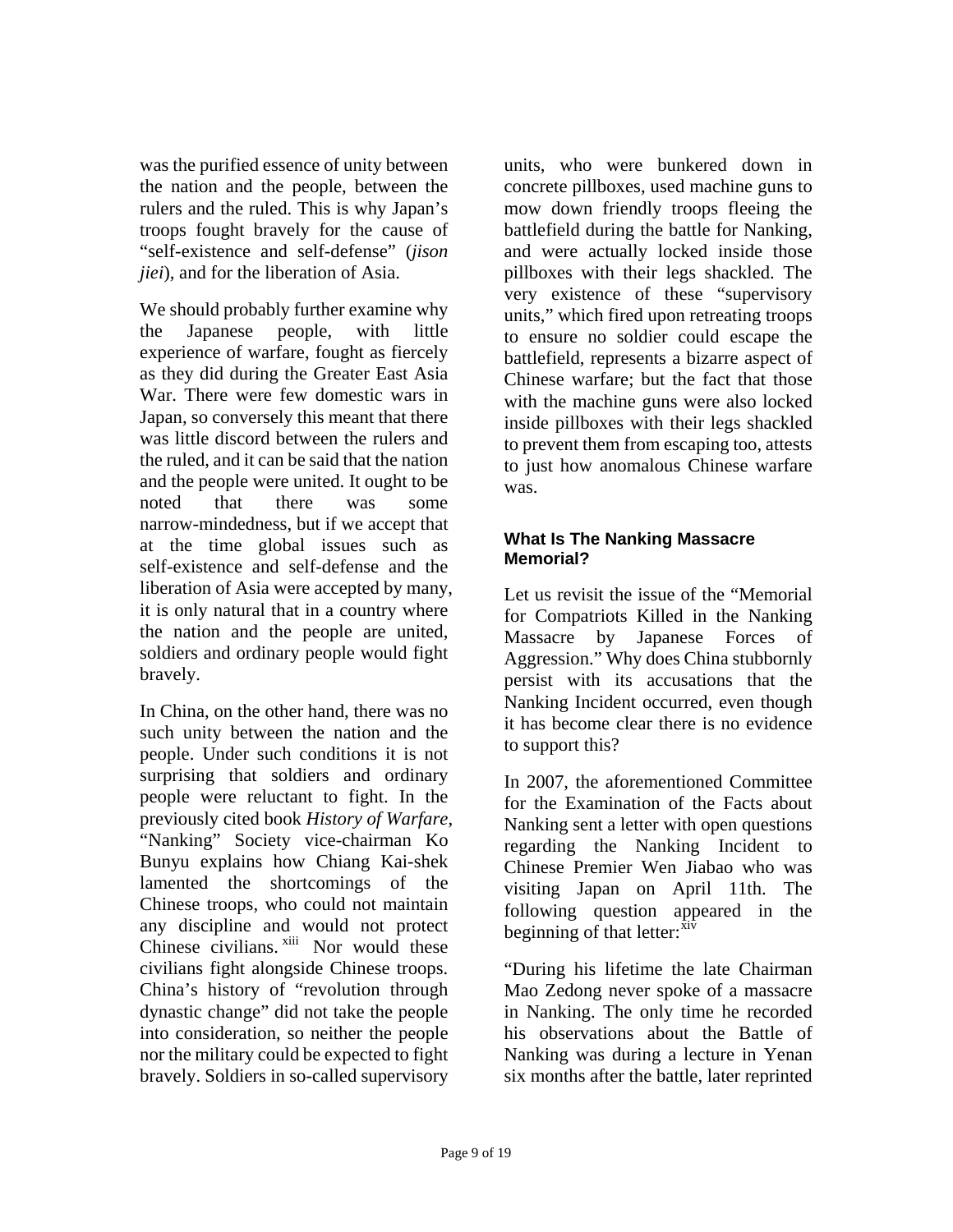in *On Protracted War (*a compilation of his speeches published in 1938), which contained the criticism that 'Japanese troops surrounded many, but killed few.' If Nanking had actually been the scene of the massacre of the century where 300,000 civilians were slaughtered, it would have been highly unnatural and quite inconceivable that Mao would not have uttered a single word about it. What are His Excellency's thoughts on this fact?"

It is crucial to closely examine Mao's statement that "Japanese troops surrounded many, but killed few." Wasn't he saying, in essence, that although a city might be sacked, military gains would be paltry if there was no widespread killing? For Mao Zedong, who always claimed that "political power grows out of the barrel of a gun," war was a vicious affair; what he may have meant was that only those who surpassed all others in ferocity and endurance could seize political power.

We need no reminders of how Communism gave rise to tremendous numbers of casualties in the 20th century. The Chinese Communist Party (CCP) under the leadership of Mao Zedong was no exception when it came to bringing about enormous death tolls. Although these vast numbers may have been unavoidable during its civil war with the KMT, even after the establishment of the People's Republic of China in 1949 millions of Chinese died because of the Great Leap Forward and the Great Cultural Revolution.

However, in China's case, it would be unfair to blame this phenomenon on Communism alone. We must also apportion some responsibility for all these deaths on the political principle of "revolution through dynastic change" which has been handed down from ancient times in China. Nakagaki Hideo edited "A Photographic Survey of the Guangdong Communist Party Incident," published in the "Nanking" Society's 2007 annual report.  $x^v$  In 1927, when Communist troops occupied the city of Guangdong, they perpetrated every kind of evil deed, including arson, looting, rape and murder. However, when other troops entered the city and defeated the Communist army, the civilian population of Guangdong vented their anger and brutally murdered 2,500 Communist soldiers, including women fighters. During this period, there were reports of women with wooden poles rammed into their sexual organs. While all these acts cannot be blamed solely on Communist troops, it can certainly be argued that this was an instance of Chinese-style armies acting under the political principle of "revolution through dynastic change."

We should certainly scrutinize the term *tosatsu* (*tusha*, in Chinese) meaning "massacre" which appears in the name of the museum that was constructed to condemn Japan, namely the "Memorial for Compatriots Killed in the Nanking Massacre by Japanese Forces of Aggression," and to condemn the Nanking Incident based on the political principle of "revolution through dynastic change." As explained above, the walled city fortresses which appeared in China did not exist in Japan, thus the term *tosatsu* in Japan did not mean slaughtering everyone, including civilians, inside such a fortress when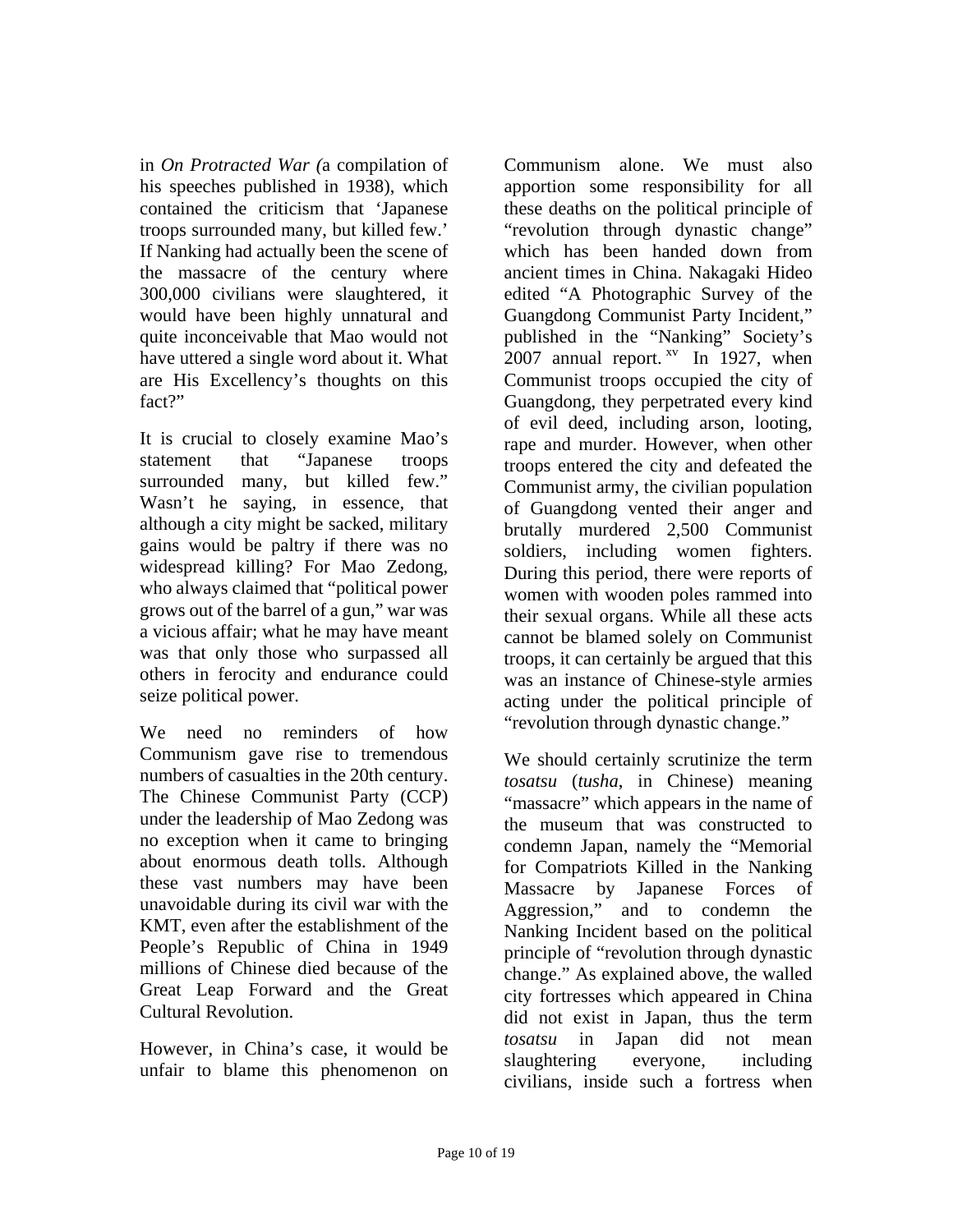sacking a city, as it does in the Chinese sense of the word. Written characters were invented in China, and these came into common usage in Japan after being introduced there; but the term *tosatsu* was only used in Japan to describe the process of producing meat for human consumption in which animals had to be slaughtered. The term was used reluctantly because the process was unavoidable.

In other words, when China built this museum to condemn Japan, it did so with a Chinese perspective on warfare, since this perspective clearly did not exist in Japan. It is imperative that we clearly recognize this difference in attitudes towards warfare.

In war-torn China, the defeated were treated in a distinctly different way. Rarely was any compassion shown for the losers. For instance, during the Spring and Autumn period (722–481 B.C.) Wu Zixu avenged his father and brother, who were executed by Pingwang, the king of Chu, by digging up the king's corpse and having it horse-whipped 300 times. During the more recent war between Japan and China, it is worthwhile examining the case of Wang Jingwei, who was allied with Japan. Wang cooperated with Japan and established a government in Nanking, but he died in 1944 in Japan, far away from his homeland, and was repatriated for burial in the outskirts of Nanking at Plum Blossom Hill. His grave was later violated and replaced with a statue of Wang on his knees with hands tied behind his back, and he is spat upon by visitors.

Let us compare this with the situation in Japan. The Mongol invasion in the 13th century was an unprecedented national disaster for Japan. The Japanese side had done nothing in particular to provoke this, but was subjected to a one-sided onslaught and all manner of cruelties. Nevertheless, when the fighting ended prayers were said for all the deceased including enemy soldiers from China and Korea, in the spirit of "equality for friend and foe alike" (*onshin byodo*). Enkakuji, a vast temple complex in Kamakura, was built especially for this purpose. With this historical perspective on warfare, there was no way Japan, or its troops, when capturing the city of Nanking, would have committed the "massacre" envisioned by China.

In other words, China's continued condemnation of a "massacre" by Japanese troops attests to the workings of its own political principle of "revolution through dynastic change," and is a projection upon Japan of China's perspective on warfare. China assumes, based on its own political principles, that a "massacre" must have occurred in Nanking when the city was taken by China's military, and applies that assumption to its condemnation of Japan's military.

Jiang Zemin, the former president of China, habitually admonished Japan to "reflect on history," but, in fact, China itself should heed these words. China should reflect on its past and carefully examine its history. China must get over the political principle of "revolution through dynastic change," and also the perspective on warfare which supports that principle.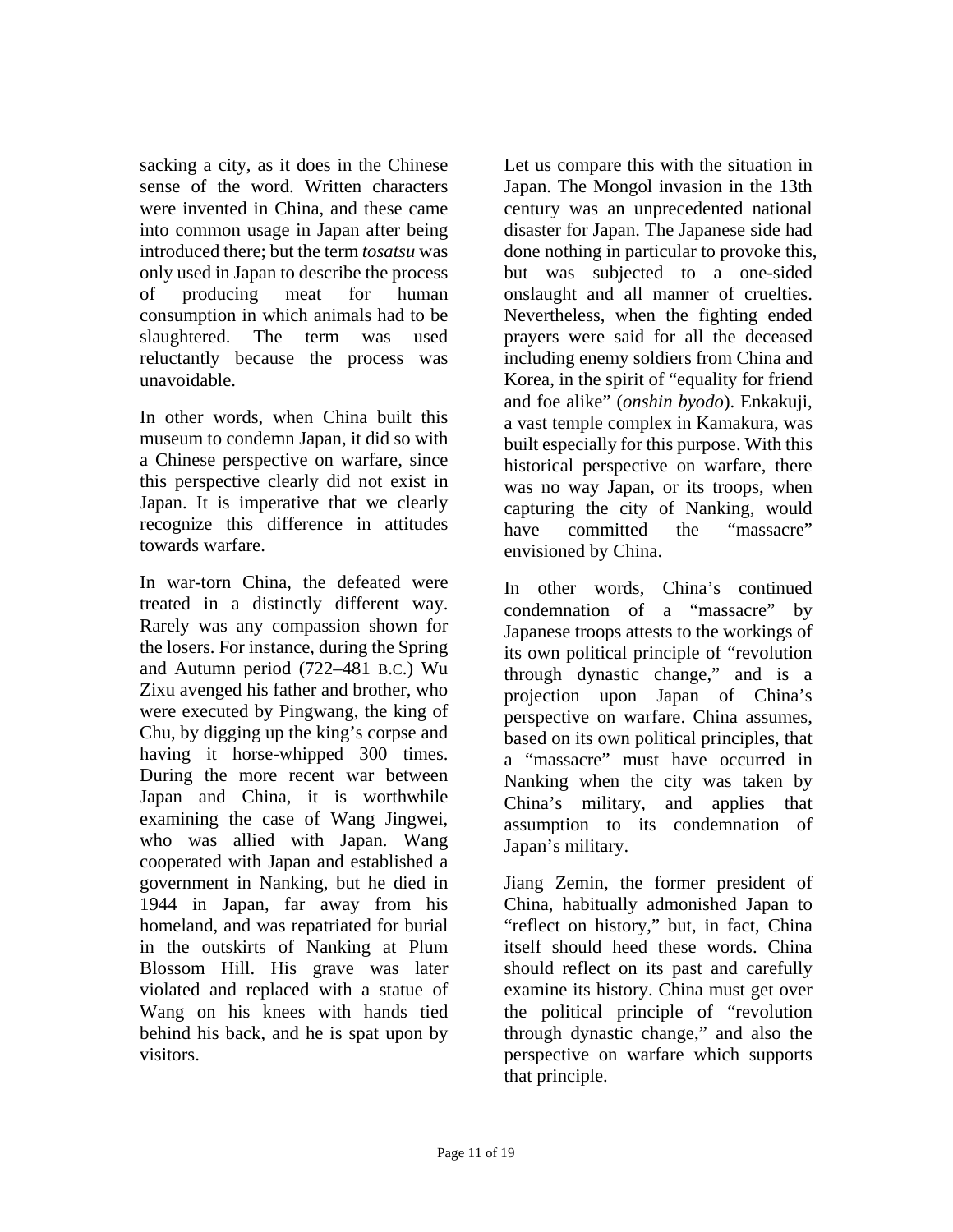## **Japan is Poles Apart From A China Under the Sway of "Revolution Through Dynastic Change"**

China adopted a natural law found in the animal kingdom as a political principle, namely that winners could do as they pleased in order to win, but losers forfeited the means to resist and had to accept any sort of treatment without question, even death. As a result, China became the dominant power in the region.

Why, on the other hand, did Japan evolve in the other direction and develop a culture diametrically opposed to this "revolution through dynastic change"? We must also consider this when looking at Chinese condemnation of Japan for the Nanking Incident.

As mentioned above, when the Qin emperor first unified China at the end of the 3rd century B.C., the culture of rice cultivation had found its way to some areas of the Japanese archipelago, but for the most part Japan was inhabited by people who led primitive lives of fishing, hunting, and gathering, with no awareness of being Japanese. Eventually, though, the culture of rice cultivation spread throughout the archipelago. A crop never before grown in Japan was cultivated in paddies, which were manually dug, and Japan became a wealthy nation, truly "the land of the vigorous rice harvest." The cultivation of rice required attention to detail through group efforts, and both collective harmony and hard work were essential. This heralded the birth of the Yamato Court and gave rise to a unified nation.

Due to its enormous size and relatively advanced culture, China placed itself at the center of the world. Neighboring countries were considered barbaric, and were designated as subject states, or tributary states obliged to offer tribute. In antiquity, Japan was also a tributary state for a time, but at the beginning of the 7th century, Prince Shotoku sent a formal state letter to Emperor Yang of Sui, declaring "The Emperor of the land where the Sun rises sends a letter to the Emperor of the land where the Sun sets." This established Japan as China's equal, and in a position independent of China.

Under the rule of the Yamato Court, control of real political power was handed down through the generations; but although this dynasty lost its political power long ago, it still survives intact to the present day. Clearly this is a result of the rejection of China's political principle of "revolution through dynastic change."

The significance of this point can be illustrated by a comparison with Korea. Unlike China, Korea experienced relatively few dynastic changes, so to this extent it did not completely embrace the principle of "revolution through dynastic change." Ancient Korea was divided into the three kingdoms of Koguryo, Silla and Paekche, but was later unified by Silla in the 7th century. Silla sought military assistance from the Chinese Tang Dynasty, and so was no longer able to develop a relationship with China of equality and independence. In the 10th century, power passed peacefully from Silla to Koryo, which was clearly not a case of "revolution through dynastic change." However at the turn of the 14th century, the Yi Dynasty wrested control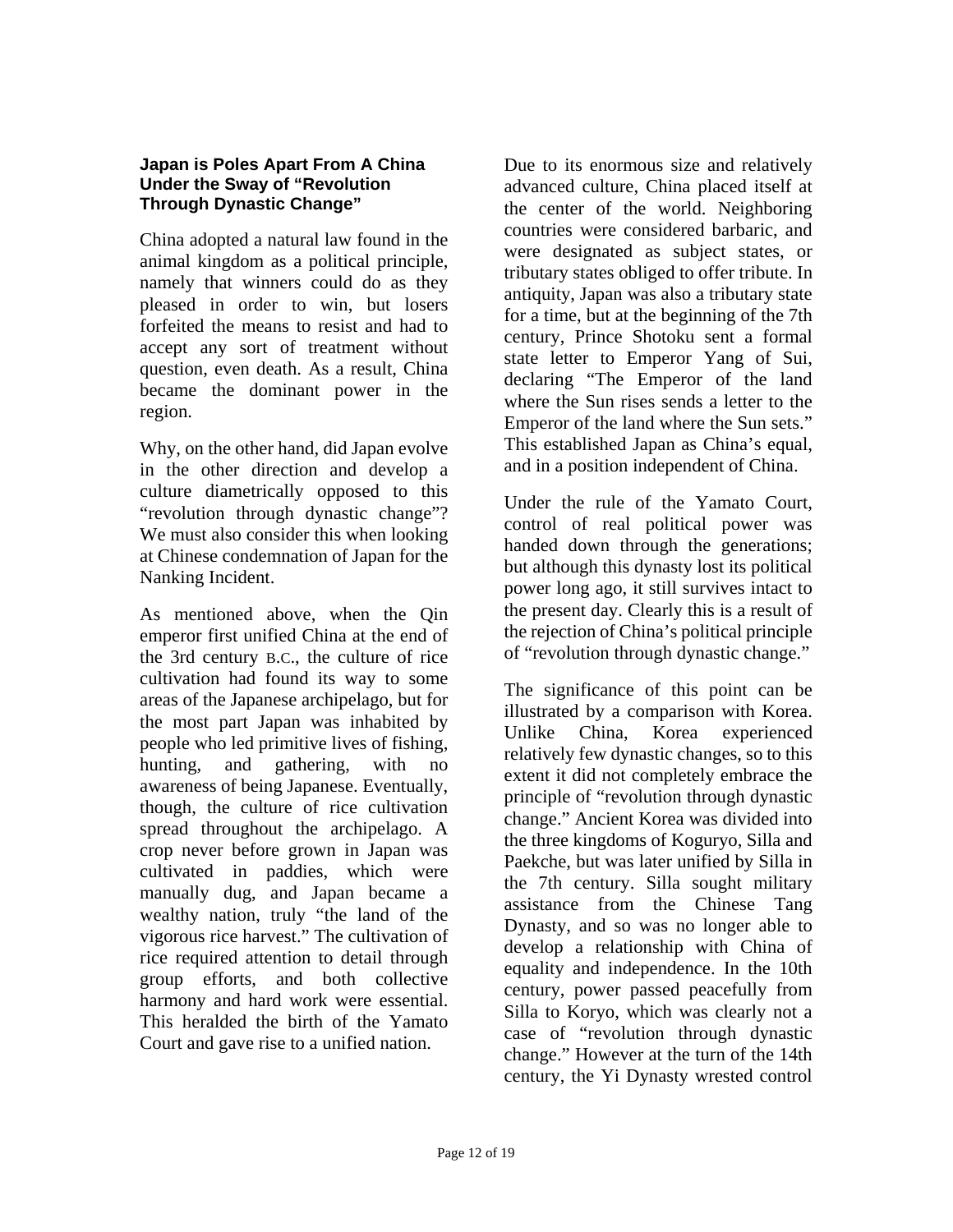from the Koryo when Yi Song-gye, a Koryo retainer, successfully mounted a *coup d'état*, a typical example of "revolution through dynastic change." To root out all the surviving Koryo loyalists who had gone into hiding, Yi called for them to come forward and take sanctuary on Cheju Island; but *en route* the boat transporting them there was sunk, killing everyone on board.

Established in this manner, the Yi Dynasty was unable to win the loyalty of the people. Paradoxically, it also made the Yi Dynasty more concerned with maintaining its own power than seeing to the welfare and prosperity of the people. Over time, it became impossible for the Yi Dynasty to win the allegiance of the people, and this is what brought about the appalling developments in the final years of the Yi.

What was the situation in Japan? While the Yamato Court faced a number of crises in its long history, let's consider a situation from more recent times, for instance the case of Oda Nobunaga from Japan's Warring States period of the 16th century. We may never know what Oda ultimately had in mind for the Japanese emperor; but if, for example, he had copied China and committed regicide, Oda probably wouldn't have been able to become emperor himself, given Japan's history and the resolute rejection of the political principle of "revolution through dynastic change." The Yamato Court survived beyond this period, and in the mid-19th century played the central role in a restoration that saved the nation.

Japan's rejection of the political principle of "revolution through dynastic change"

was not only significant in the narrow sense of the nation's political development. It was also extremely beneficial for the development and evolution of Japanese culture. This is quite apparent if we look at the development of Buddhism in Japan. Buddhism flourished in China and Korea in the 6th century, and as a result Japan also enthusiastically embraced Buddhism. Today, though, China and Korea are no longer Buddhist nations with Buddhist temples wherever you go. These countries were subject to "revolution through dynastic change" and experienced extended periods in which Buddhism was capriciously destroyed. In Korea, when the Koryo Dynasty replaced Silla, it zealously preserved Buddhism; and despite outrages perpetrated by Yuan invaders, Buddhism was still maintained under the protection of the Koryo Dynasty. However the Yi Dynasty, which overthrew Koryo with military assistance from the Ming, was unable to gain the trust of the Buddhist world. This brought about a great suppression of Buddhism by the Yi. In Japan, though, those who ruled the country with real political power were bestowed with that authority by the Yamato Court, which was devoutly Buddhist, thus, the motive or need to suppress Buddhism did not arise.

As a result, cultural remnants accumulated from the past were rarely deliberately destroyed, and new culture developed alongside pre-existing culture. Consequently, in the 19th century during the last days of the Tokugawa Shogunate, Japan had become a cultured nation with a people whose literacy rate was comparable to those in Europe and the United States, and greatly surpassed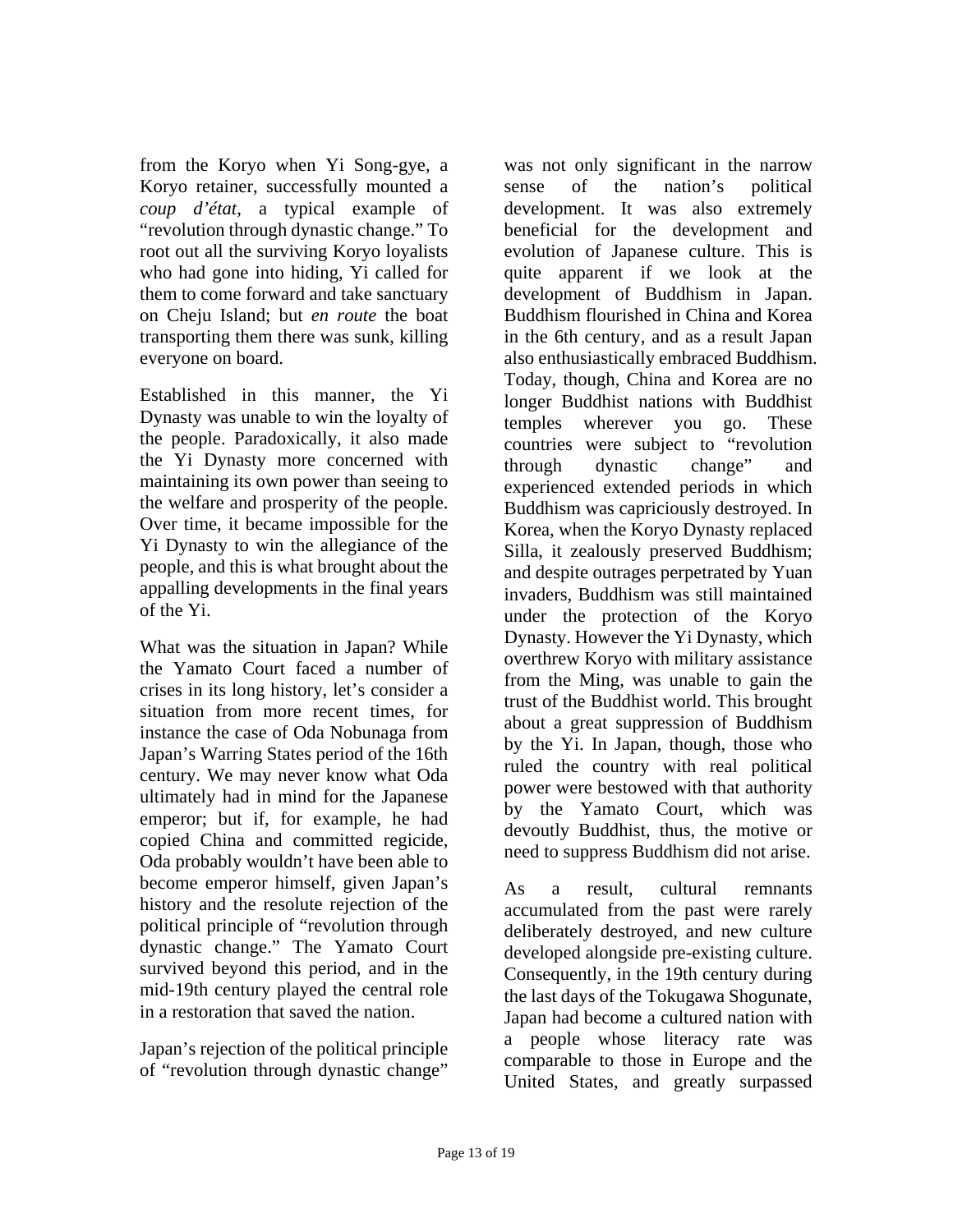those in China or Korea. And it was this which enabled Japan to keep its independence when confronted by the United States and the European powers.

# **Political Principles in China** *Versus* **Europe**

As previously discussed, the phenomenon in China of "revolution through dynastic change"— where victory can be attained by any means necessary, the winner may do as he pleases, and the loser has no choice but to accept any treatment including death—has transformed a natural law seen in the animal kingdom into a political principle. But in the 21st century, this political principle is clearly unacceptable to humanity. It is unacceptable, not only for China's neighbors and the citizens of the world, but also for the people of China. The Chinese people cannot trust a government that is bound by the political principle of "revolution through dynastic change." That is why the people of China invariably pursue immediate gains, and seldom demonstrate civic virtues. However, the Chinese people must ask themselves what sort of government they want to rule them and what sort of country they desire. Under a national polity for which the people take no responsibility, every individual is forced to pursue immediate gain.

We should acknowledge that, of all China's successive dynasties, the Chinese Communist Party (CCP) has done the most for the people's welfare; however it still won't transfer to the people authority to form a government.

With the reader's forbearance, I should like to mention one of my own publications here. In 2005, I wrote a book titled *Time For a Democratic Party [of Japan] to Emerge,*<sup>*xvi*</sup> in which I argued that Mao's successor Deng Xiaoping opened up the economy and built the foundation which enabled China to be the economic power that it is today. Nevertheless, Deng should have liberalized the political system rather than the economy. It may have been problematic to transform a Communist regime overnight into a democratic country based on free elections by the entire population; but it should have been possible to take gradual steps towards democracy, for instance, by allowing the people to cast votes in support of representatives to the National People's Congress. Economies will develop spontaneously if people are allowed to enjoy freedom and public order, so in order to encourage economic development, Deng should also have freed up the political system wherever necessary.

However, when the Tiananmen Incident occurred, Deng rejected political liberalization by saying that "if we give way, the People's Republic of China will be lost." Clearly he was still under the sway of the principle of "revolution through dynastic change." Deng encouraged economic liberalization, something which surely betrays Communist ideals, but could not tolerate political liberalization; so it is quite clear he was more influenced by the principle of "revolution through dynastic change" than by Communism. Even if China is democratized and one-party rule by the CCP crumbles, the country and the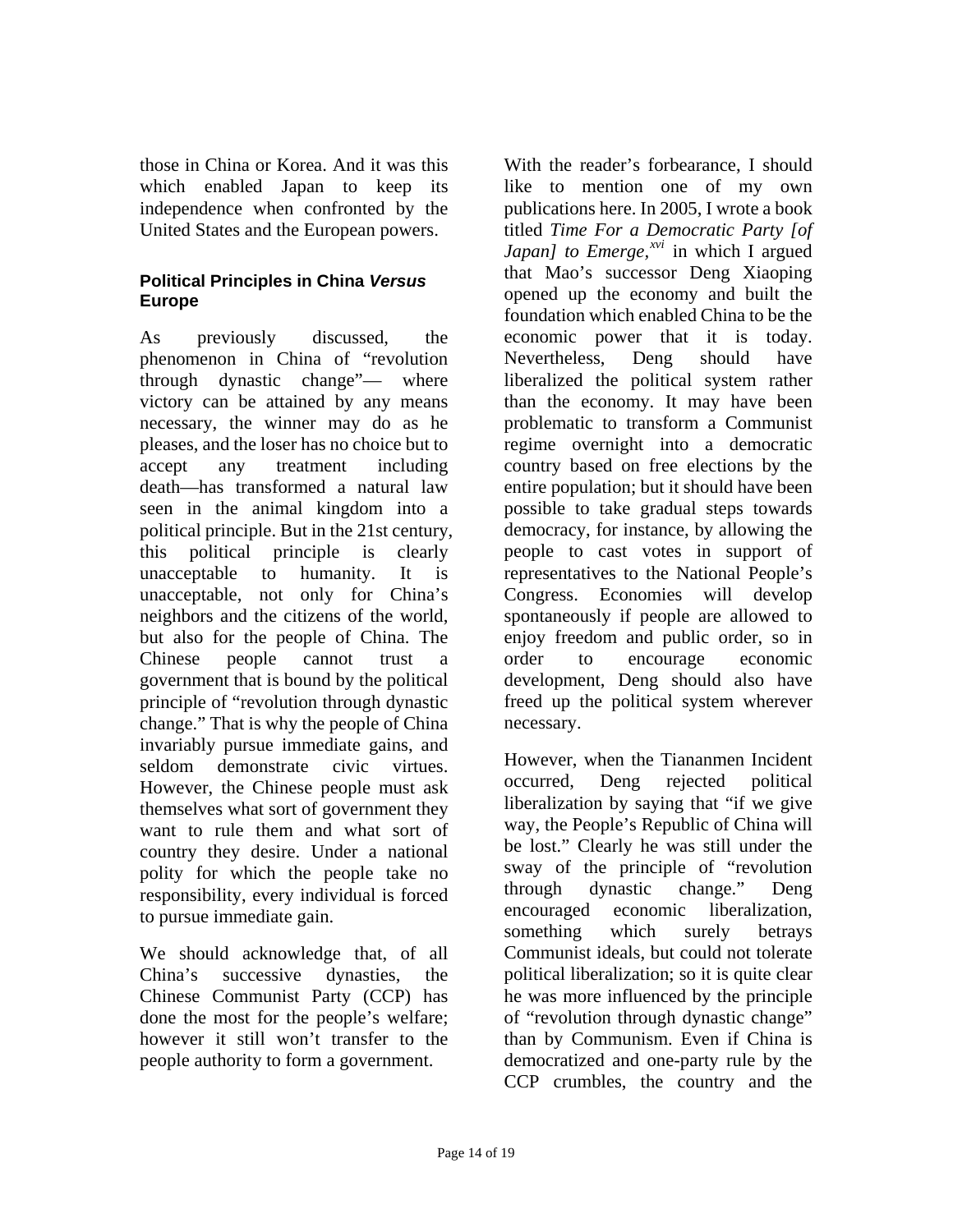people will not cease to exist. For the CCP, which holds the Chinese people dear, surely its ultimate goal for its citizenry is precisely that a sound nation and prudent people will emerge. By encouraging economic liberalization, which betrays Communist ideals, yet rejecting political liberalization, we must conclude that the current regime under the CCP is following the principle of "revolution through dynastic change."

To make matters worse, in order for the CCP regime to maintain itself today, it finds it necessary to adopt a hostile policy towards Japan. Even if for argument's sake the Nanking Incident indeed resulted in 300,000 victims, the CCP feigns ignorance of its own enormous death toll which in fact vastly exceeds this number; the CCP continues to condemn Japan for the Nanking Incident despite the proven lack of credible evidence, because the regime's goal is to maintain itself based on the principle of "revolution through dynastic change." This reflects China's perspective on warfare, something which humanity should abandon. Furthermore, people in democratic countries around the world should resolutely reject this condemnation of Japan.

Europe has striven to advance civilization and society based on the three pillars of Greek philosophy, Roman jurisprudence, and the Christian faith. Wars may be unavoidable, but efforts have been made to keep their number to a minimum, and to minimize the number of their victims as well; efforts continue to be made to improve the way of life for humanity and for society. Countries have placed the

basis for sovereignty with the people, thereby producing democratic nations.

Japan evolved independently of both Greek philosophy and Roman jurisprudence, which are occupied with freedoms and rights, and was largely untouched by the tenets of Christianity. Yet there were relatively few wars in Japan, and those that did occur caused very few casualties; the first principle of government was to act on behalf of the people, and the result was that Japan, like Europe evolved towards universal principles for a way of life for humanity and society. Japan maintained a discrete distance from its giant neighbor China, neither staying too close nor straying too far, and was seldom invaded because it was surrounded by water; the Yamato Court came into being based on the culture of rice cultivation, namely growing a crop not previously found in Japan, and survives to this day without ever being endangered by the political principle of "revolution through dynastic change." Progress continues towards universal principles for the existence of humanity and for society.

Let's consider the situation in Korea. Although Korea felt intimidated by China, it was surrounded by water on three sides so could relatively easily reject outside interference; compared to China it was able to avoid the path of "revolution through dynastic change" for the most part. However its common border with China to the north meant it couldn't set aside this political principle entirely. With China as a neighbor that believed that the powerful could do as they pleased precisely because they were strong, Korea too essentially followed this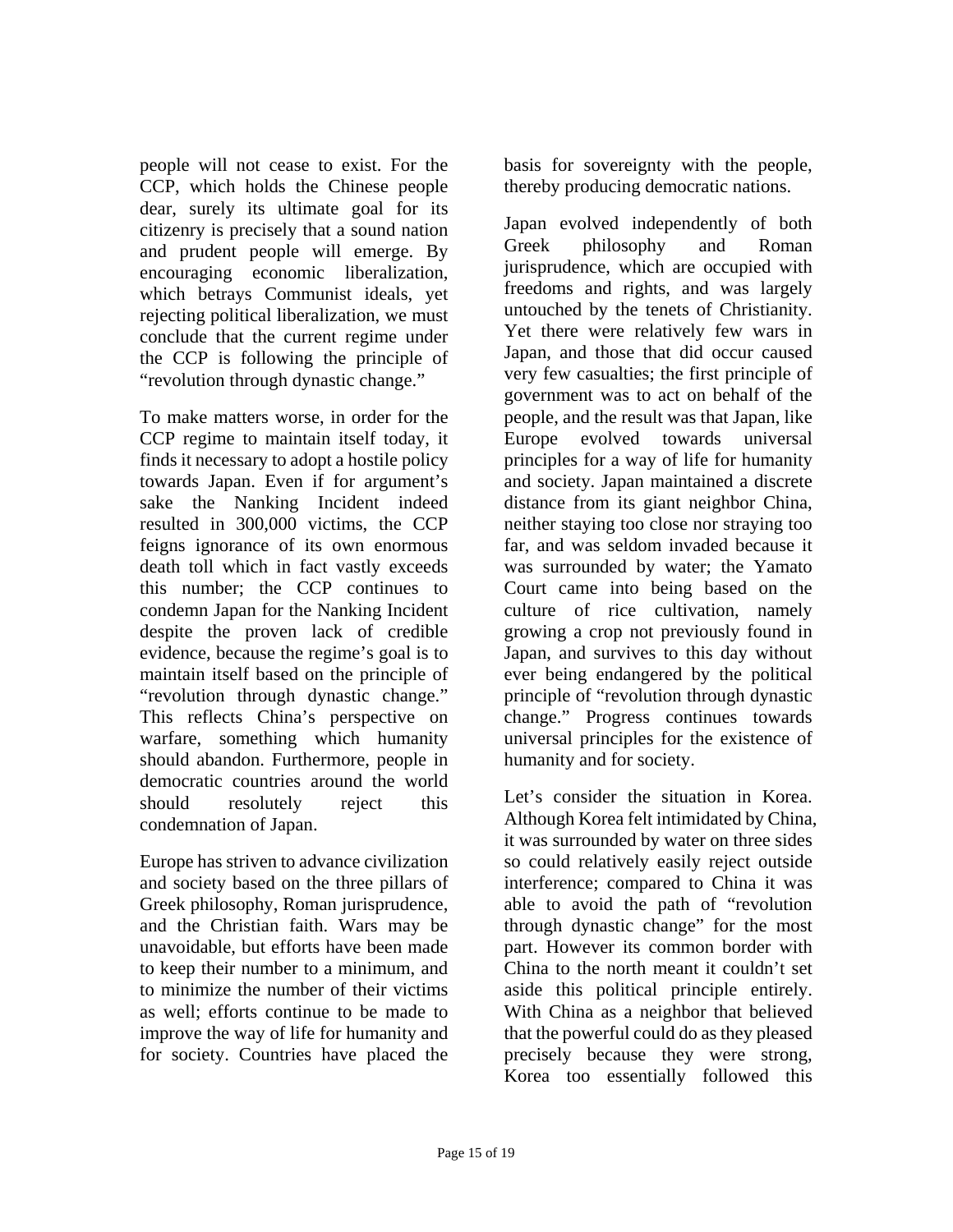principle and just barely stayed clear of the path of "revolution through dynastic change."

Through the ages, Europe and Japan had hardly any contact at all, and followed distinct historical paths determined by different circumstances; yet in the end, both are conflict-free, both have discovered the shared ideals of government conducted on behalf of the people, and both have advanced along a common universal direction.

However, today, in the 21st century, the time has come again to reconsider matters. In ancient times, when there was thought to be no world beyond Asia, China, the largest country in the known world, followed the political principle in which the powerful could do as they pleased precisely because they were strong, and its neighbors were forced to conform to this. Today, though, the known world extends to the entire planet and comprises all the continents including Europe, the Americas, Africa, etc. In today's world, China and Korea have the capacity to resist any natural law, including the political principle of "revolution through dynastic change." Although the Chinese people at the present time sometimes have trouble with ethics, we should try to understand that to a degree this is an unavoidable consequence of the pressure of this political principle, and for the sake of the Chinese people as well, we must help bring about political liberalization and democratization in China. And the people of China must try to understand that part of the hostility currently directed towards Japan has actually been fabricated by the CCP regime to suit its own purposes.

#### **The Japanese Government Has A Duty to Translate and Disseminate the Research Findings of The Japan "Nanking" Society**

The Japan "Nanking" Society was established on October 28th, 2000, and at that time no-one could have anticipated the volume of solid research that would be achieved. However, great strides were made in this research, thanks, in particular, to the work of our Society's chairman Higashinakano Shudo, and it has now become clear that, while legal executions were carried out in Nanking, there were certainly not enough illegal killings to warrant calling it a "massacre." In his article "How Should We View Executions Conducted by the Japanese Military?" in the Society's most recent annual report (2008), Higashinakano methodically settles this final doubt about the Nanking Incident. For Chinese soldiers to be disarmed and placed under the jurisdiction of the Japanese military, and then, nonetheless, to have been executed, was extremely regrettable, and certainly brought no credit to the Japanese military, even if there had been no other viable alternative; but it is now virtually unmistakable that, in the strictest sense, no large-scale illegal killings occurred., General Tang Shengzhi, charged with the defense of Nanking, abandoned his troops and fled, which caused much of the chaos, but he was never held to account for this, despite increasing the number of victims. Responsibility must also be extended to Chiang Kai-shek. There was clearly a disparity between the KMT troops, who were under the sway of the political principle of "revolution through dynastic change," and Japanese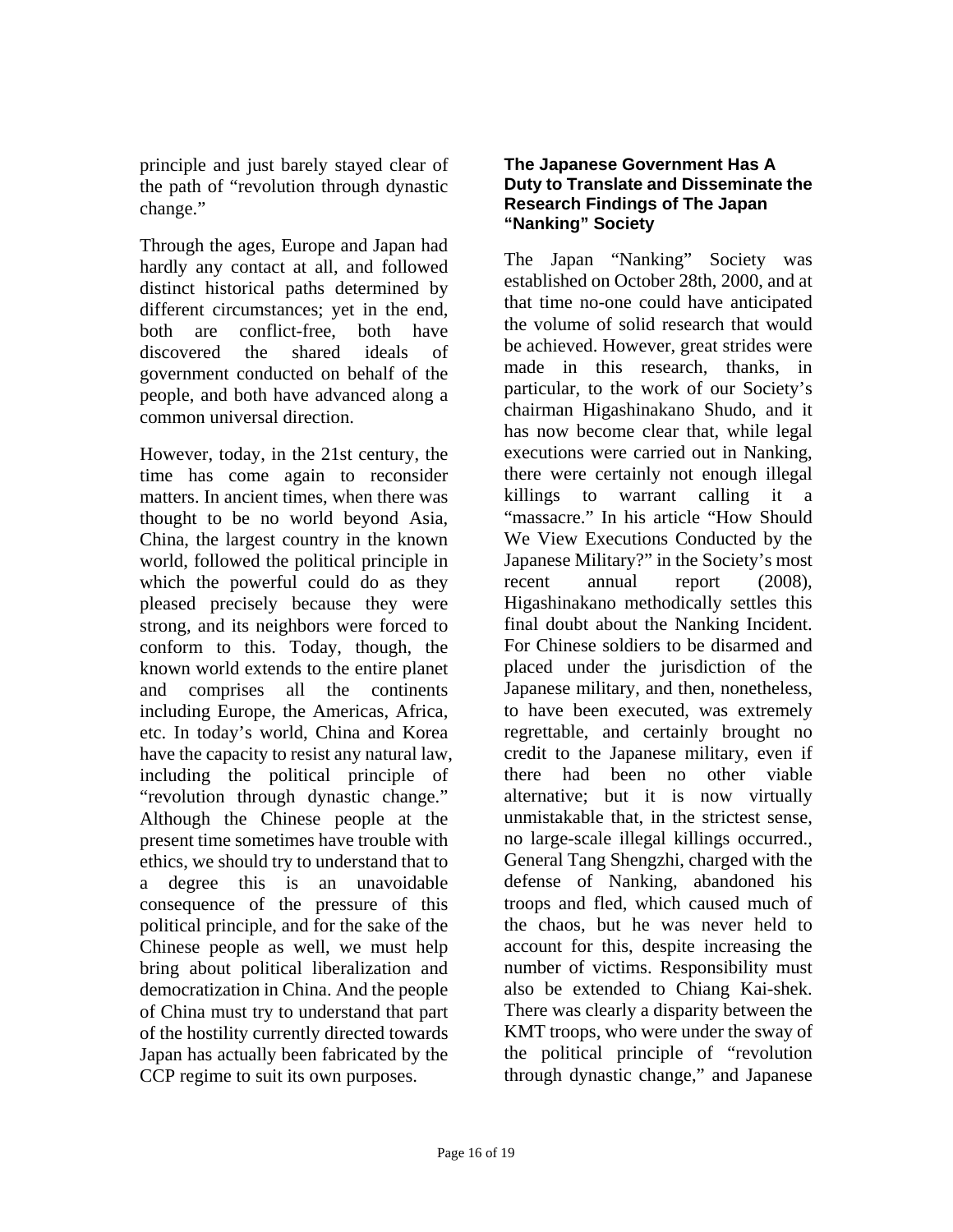troops, who were not; yet the present CCP regime, which still operates under that political principle, continues to condemn Japan's prewar troops who were not at all operating under that principle.

The Chinese government wants to register the "Memorial for Compatriots Killed in the Nanking Massacre by Japanese Forces of Aggression" as a World Heritage Site. Present research developments, directed largely by the Japan "Nanking" Society, show how ridiculous these moves by the Chinese government are, but we should recognize that this government is under the sway of the political principle of "revolution through dynastic change," which people world-wide should try to eradicate, and that it is a reflection of China's cruel perspective on warfare. We must also acknowledge that efforts to eradicate this ought to be made in concert with people from the democratic nations of the world. We should bear in mind that the divide between Chinese condemnation of Japan over the Nanking Incident, and the Japanese rebuttal that there was no incident in Nanking, is in fact a struggle between the shortsighted political principle of "revolution through dynastic change" and universal tenets which challenge "revolution through dynastic change."

We should remember that, throughout the world, strength is the ultimate key to political power. When an extremely powerful China makes false accusations, the political repercussions reverberate because of that power. When a weak country makes false statements it usually ends up being the laughing stock, but the

falsehoods of a powerful country yield political results. This is clearly the political principle of "revolution through dynastic change" at work.

In the face of all this, what options are open to Japan, which lacks vast reserves of power? When the powerless resort to simple tricks, contrary to expectation, this can leave them open to being manipulated. It is essential that, rather than spending energy on perfecting mere tricks, we must say what needs to be said in a consistent manner, and continue to disseminate accurate information at all times. And when doing so, we should always take the broader perspective that we need to eradicate the political principle of "revolution through dynastic change" which gives rise to China's irrational criticisms, for the sake of both the people of China in the 21st century and the people of the world.

At the annual meeting of the "Nanking" Society held on December 4th, 2007, a resolution was passed to "request budget allocations for the production of translated materials to defend the honor of Japan," and was addressed to Hiranuma Takeo, Chairman of "The Committee of Diet Members Seeking the Removal of Incorrect Photos from China's Anti-Japanese Memorial Museum." This resolution was handed to Inada Tomomi, Secretary-General of this Diet committee, on April 14th, 2008. Even though Japan's reputation has been severely damaged because of allegations regarding the Nanking Incident, the fact that the Japanese government has not come up with any translated materials to counter or explain these allegations, clearly reveals its negligence. The case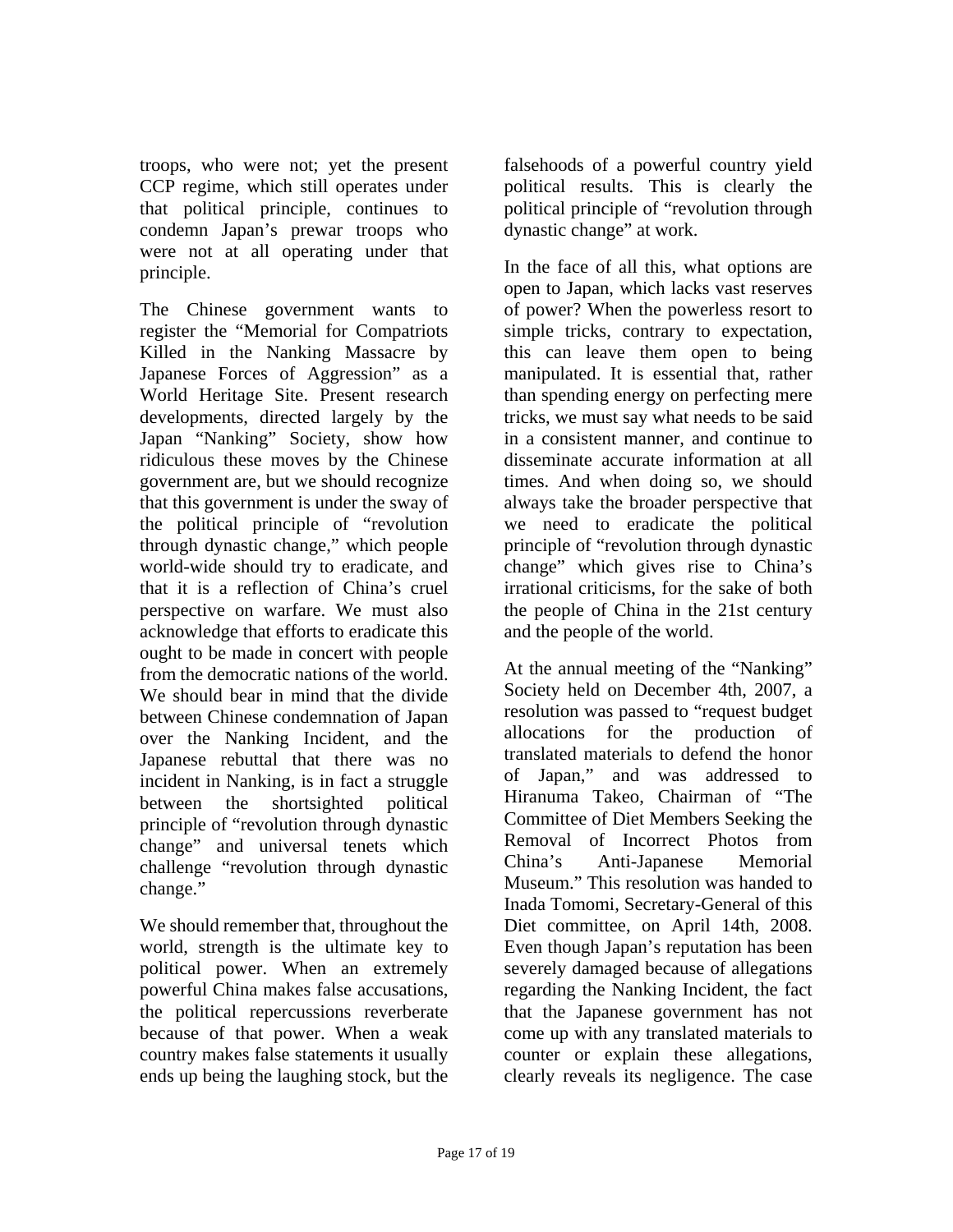<span id="page-17-1"></span>must be made that the government has a responsibility to translate the research results of the Japan "Nanking" Society. This is essential, not just for our own people in Japan, but also for the people of the world, including those of China. I cannot emphasize this enough in concluding this final edition of the "Nanking" Society's annual report, which has produced such outstanding results.

Lastly, although the "Nanking" Society will work in the future on publishing primary source materials such as detailed reports from the battlefield and staff diaries, I would like to extend my deepest gratitude on behalf of the Society to Mr. Imamura Hiroshi, editor at Tendensha Publishers, who has been in charge of editing these annual reports over the past six years.

#### $50<sup>o</sup>$

Translator's note: Japanese, Chinese, and Korean names appear in the traditional manner with family names first. For instance, the author's family name is "Sugihara."

 $\overline{a}$ iii Ibid, pp. 61-169, Tomisawa, Shigenobu, "Statistical Analysis of the 'Nanking Incident'." ivThe Japan "Nanking" Society Annual Report, "The Front-line of Research on the Nanking 'Massacre'" Heisei 15 (Tendensha 2003), pp. 255-319, Higashinakano, Shudo, "The Nanking 'Massacre'—War Propaganda during the Second United Front between the Chinese Communist Party and the Kuomintang [Nationalist Party]." v Higashinakano, Shudo, Susumu Kobayashi & Shinjiro Fukunaga, *Nankin Jiken "shoko shashin" wo kensho suru* [Analyzing "the photographic evidence" regarding the Nanking Incident] (Soshisha, 2005). The three authors thoroughly examined (approximately) 30,000 photographs which have been used to substantiate the "Great Nanking Massacre" and proved that not a single one of them could pass as evidence that any such massacre took place. The authors tracked down the original citations for each of the vast array of photographs, and in some cases analyzed the photos themselves, and demonstrated that when Nanking fell to the Japanese army, not a single photo could serve as evidence that large-scale massacres, rapes, arson, or looting took place. They found that most of the photographs fell into one of the following categories: they had been taken by the Chinese military at other times and places, but were deliberately misused; they were photos that had been deliberately fabricated by modifying such photos or producing composites of such photos; they were fabricated or posed at other times for use during the war of resistance against Japan; or they were photographs taken by the Japanese side, but deliberately affixed with incorrect titles to give a completely misleading impression.

vi Honda, Katsukichi, *Chugoku no Tabi*, Asahishimbunsha, 1972.

<span id="page-17-0"></span> $\overline{a}$ i Committee for the Examination of the Facts about Nanking, "The Truth Behind the Nanking Incident as Revealed in the Words of War Heroes." The Japan "Nanking" Society Annual Report, "The Front-line of Research on the Nanking 'Incident'" Heisei 20 (Final Edition) (Tendensha 2008), p. 158.

iiThe Japan "Nanking" Society Annual Report, "The Front-line of Research on the Nanking 'Massacre'" Heisei 14 (Tendensha 2002), p. 253, Higashinakano, Shudo, "Afterword."

viiThe Japan "Nanking" Society Annual Report, "The Front-line of Research on the Nanking 'Massacre'" Heisei 15 (Tendensha 2003), pp 41-74, Kitamura, Minoru, "Establishing the Doctrine of a Great Nanking Massacre of 300,000—Focusing on the Timperley Strategy." viiiThe Japan "Nanking" Society Annual Report, "The Front-line of Research on the Nanking 'Incident'" Heisei 20 (Final Edition) (Tendensha 2008), pp. 61-85, Moteki, Hiromichi, "Fabricating the Theory of a Nanking Massacre of 20,000—The Correct Interpretation of Gu